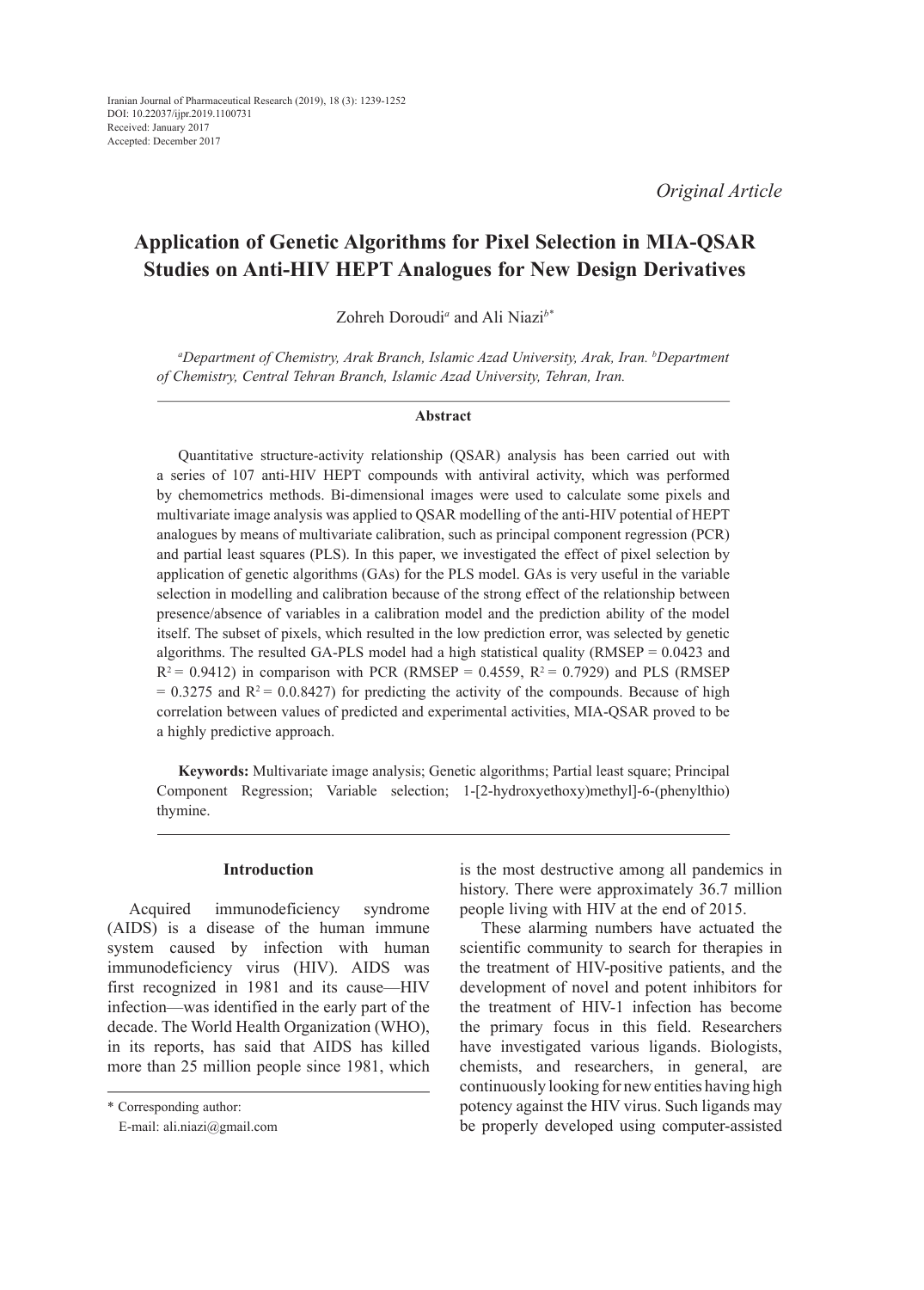methods, known as *in-silico* QSAR (quantitative based approaches (1): 1-[2-Hydroxy structure-activity relationship) procedures, which may be classified as ligand- and receptorrelationship)

based approaches (1): 1-[2-Hydroxyethoxy) methyl]-6-(phenylthio)-thymines (HEPT), as shown on Table 1. HEPT forms the non-

**Table 1.** Chemical structures with the observed values of the anti-HIV activity for the HEPT derivatives ( $log(1/C_{50})$ ).



| No.            | $R_{1}$                | $R_{2}$                            | $R_{3}$                                             | $\mathbf X$    | Obs. $log(1/C_{50})$ |
|----------------|------------------------|------------------------------------|-----------------------------------------------------|----------------|----------------------|
| $\,1$          | $2-Me$                 | ${\rm Me}$                         | CH <sub>2</sub> OCH <sub>2</sub> CH <sub>2</sub> OH | ${\rm O}$      | 4.15                 |
| $\sqrt{2}$     | $2-NO2$                | ${\rm Me}$                         | CH <sub>2</sub> OCH <sub>2</sub> CH <sub>2</sub> OH | $\mathcal{O}$  | 3.85                 |
| 3              | 2-OMe                  | Me                                 | CH, OCH, CH, OH                                     | $\mathcal{O}$  | 4.72                 |
| $\overline{4}$ | $3-Me$                 | Me                                 | CH <sub>2</sub> OCH <sub>2</sub> CH <sub>2</sub> OH | O              | 5.59                 |
| 5              | $3-Et$                 | Me                                 | CH, OCH, CH, OH                                     | $\mathcal{O}$  | 5.57                 |
| 6              | $3-t-Bu$               | Me                                 | CH, OCH, CH, OH                                     | O              | 4.92                 |
| $\tau$         | $3-CF3$                | Me                                 | CH, OCH, CH, OH                                     | $\mathcal O$   | 4.35                 |
| $\,$ 8 $\,$    | $3-F$                  | Me                                 | CH, OCH, CH, OH                                     | $\mathcal O$   | 5.48                 |
| 9              | $3-C1$                 | Me                                 | CH, OCH, CH, OH                                     | $\mathcal{O}$  | 4.89                 |
| $10\,$         | $3-Br$                 | Me                                 | CH, OCH, CH, OH                                     | $\mathcal O$   | 5.24                 |
| $11^*$         | $3-I$                  | Me                                 | CH, OCH, CH, OH                                     | $\mathcal{O}$  | $5.00\,$             |
| $12\,$         | $3-NO2$                | Me                                 | CH, OCH, CH, OH                                     | $\mathcal O$   | 4.47                 |
| 13             | $3-OH$                 | ${\rm Me}$                         | CH, OCH, CH, OH                                     | $\mathcal{O}$  | 4.09                 |
| 14             | $3-OMe$                | Me                                 | CH, OCH, CH, OH                                     | $\rm{O}$       | 4.66                 |
| $15\,$         | $3,5-Me$               | Me                                 | CH, OCH, CH, OH                                     | $\rm{O}$       | 6.59                 |
| $16\,$         | $3,5$ -Cl <sub>2</sub> | Me                                 | CH, OCH, CH, OH                                     | $\rm{O}$       | 5.89                 |
| $17\,$         | $3,5-Me$               | ${\rm Me}$                         | CH, OCH, CH, OH                                     | $\mathbf S$    | 6.66                 |
| $18^*$         | 3-COOMe                | Me                                 | CH, OCH, CH, OH                                     | O              | 5.10                 |
| 19             | 3-COMe                 | Me                                 | CH, OCH, CH, OH                                     | $\mathcal{O}$  | 5.14                 |
| $20\,$         | $3-CN$                 | Me                                 | CH <sub>2</sub> OCH <sub>2</sub> CH <sub>2</sub> OH | O              | 5.00                 |
| $21^*$         | $\mathbf H$            | CH <sub>2</sub> CH=CH <sub>2</sub> | CH, OCH, CH, OH                                     | O              | 5.60                 |
| 22             | Η                      | Et                                 | CH, OCH, CH, OH                                     | S              | 6.96                 |
| $23^*$         | Η                      | Pr                                 | CH, OCH, CH, OH                                     | $\mathbf S$    | 5.00                 |
| 24             | $\rm H$                | $i-Pr$                             | CH, OCH, CH, OH                                     | $\mathbf S$    | 7.23                 |
| 25             | $3,5-Me$               | Et                                 | CH, OCH, CH, OH                                     | $\mathbf S$    | 8.11                 |
| $26^*$         | $3,5-Me$               | i-Pr                               | CH, OCH, CH, OH                                     | S              | 8.30                 |
| 27             | $3,5-Cl$               | $\mathop{\mathrm{Et}}$             | CH, OCH, CH, OH                                     | $\mathbf S$    | 7.37                 |
| $28\,$         | $\rm H$                | Et                                 | CH, OCH, CH, OH                                     | $\overline{O}$ | 6.92                 |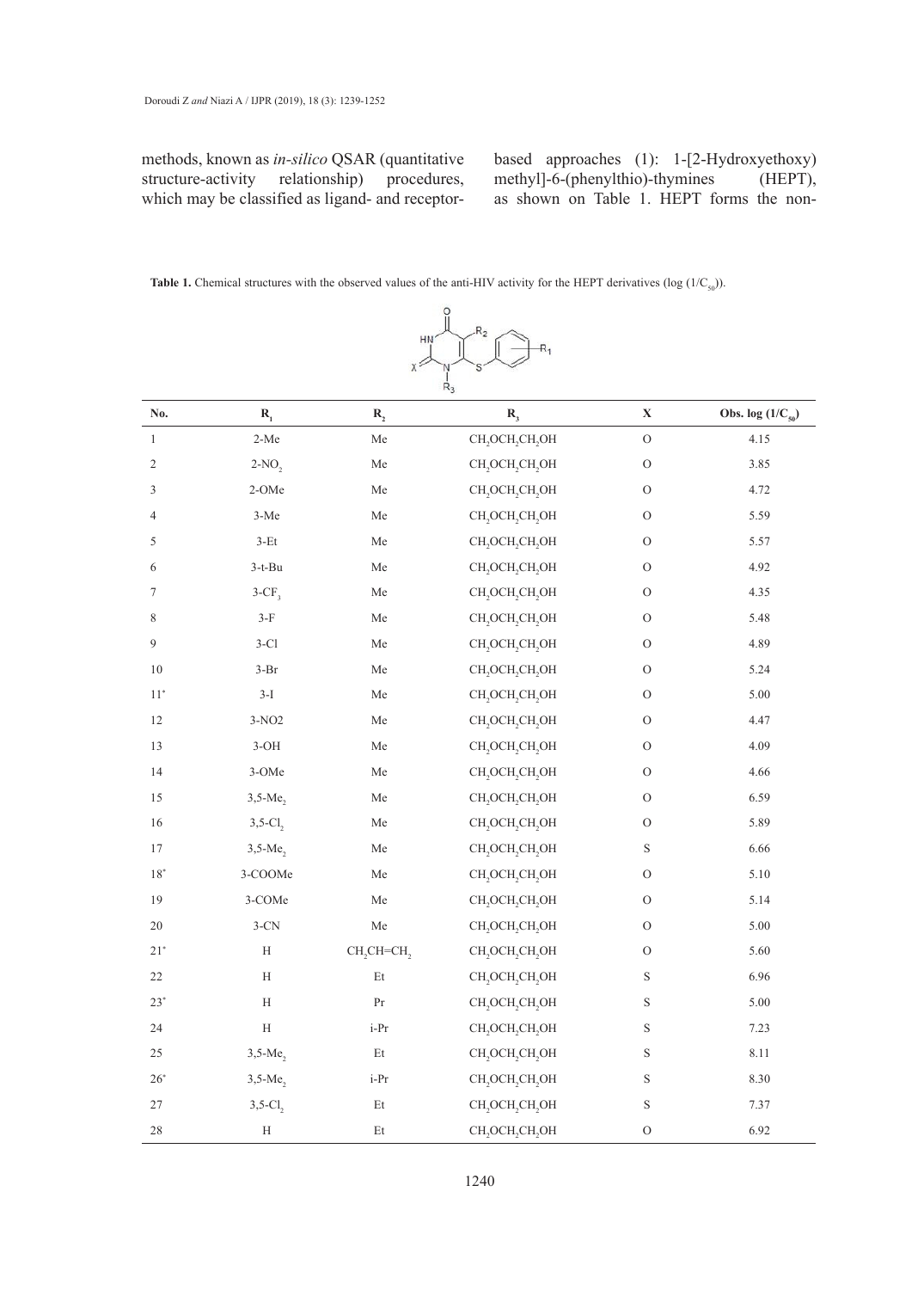*MIA-QSAR studies of anti-HIV HEPT analgous*

| No.<br>$\mathbf{R}_{1}$ |                           | $R_{2}$                | $R_{3}$                                                         | $\mathbf X$   | Obs. $log(1/C_{50})$ |
|-------------------------|---------------------------|------------------------|-----------------------------------------------------------------|---------------|----------------------|
| 29                      | $\boldsymbol{\mathrm{H}}$ | $\Pr$                  | CH <sub>2</sub> OCH <sub>2</sub> CH <sub>2</sub> OH             | ${\rm O}$     | 5.47                 |
| 30                      | $\rm H$                   | $\operatorname{i-Pr}$  | CH, OCH, CH, OH                                                 | ${\rm O}$     | 7.20                 |
| 31                      | $3,5-Me$                  | $\mathop{\mathrm{Et}}$ | CH, OCH, CH, OH                                                 | ${\rm O}$     | 7.89                 |
| 32                      | $3,5-Me$                  | $i-Pr$                 | CH, OCH, CH, OH                                                 | ${\rm O}$     | 8.57                 |
| $33^{\circ}$            | $3,5$ -Cl <sub>2</sub>    | Et                     | CH <sub>2</sub> OCH <sub>2</sub> CH <sub>2</sub> OH             | $\mathcal O$  | 7.85                 |
| 34                      | $4-Me$                    | Me                     | CH, OCH, CH, OH                                                 | ${\rm O}$     | 3.66                 |
| 35                      | $\mathbf H$               | ${\rm Me}$             | CH <sub>2</sub> OCH <sub>2</sub> CH <sub>2</sub> OH             | $\mathcal O$  | 5.15                 |
| 36                      | $\mathbf H$               | ${\rm Me}$             | CH <sub>2</sub> OCH <sub>2</sub> CH <sub>2</sub> OH             | $\mathbf S$   | 6.01                 |
| 37                      | $\rm H$                   | $\rm I$                | CH, OCH, CH, OH                                                 | $\mathcal{O}$ | 5.44                 |
| $38\,$                  | $\mathbf H$               | CH=CH <sub>2</sub>     | CH <sub>2</sub> OCH <sub>2</sub> CH <sub>2</sub> OH             | ${\rm O}$     | 5.69                 |
| 39                      | $\mathbf H$               | $CH=CHPh$              | CH <sub>2</sub> OCH <sub>2</sub> CH <sub>2</sub> OH             | ${\rm O}$     | 5.22                 |
| $40^*$                  | $\rm H$                   | $CH_2Ph$               | CH, OCH, CH, OH                                                 | $\mathcal O$  | 4.37                 |
| 41                      | $\mathbf H$               | CH=CPh,                | CH <sub>2</sub> OCH <sub>2</sub> CH <sub>2</sub> OH             | $\mathcal O$  | $6.07\,$             |
| 42                      | $\rm H$                   | ${\rm Me}$             | CH <sub>2</sub> OCH <sub>2</sub> CH <sub>2</sub> OMe            | $\mathcal O$  | 5.06                 |
| 43                      | $\rm H$                   | ${\rm Me}$             | CH <sub>2</sub> OCH <sub>2</sub> CH <sub>2</sub> OAc            | $\mathcal O$  | 5.17                 |
| 44                      | $\mathbf H$               | Me                     | CH, OCH, CH, OCOPh                                              | ${\rm O}$     | 5.12                 |
| 45                      | $\rm H$                   | ${\rm Me}$             | CH <sub>2</sub> OCH <sub>2</sub> Me                             | $\mathcal O$  | 6.48                 |
| 46                      | $\mathbf H$               | ${\rm Me}$             | CH <sub>2</sub> OCH <sub>2</sub> CH <sub>2</sub> Cl             | ${\rm O}$     | 5.82                 |
| $47\,$                  | $\mathbf H$               | ${\rm Me}$             | CH <sub>2</sub> OCH <sub>2</sub> CH <sub>2</sub> N <sub>3</sub> | $\mathcal O$  | 5.24                 |
| $\sqrt{48}$             | $\rm H$                   | Me                     | CH <sub>2</sub> OCH <sub>2</sub> CH <sub>2</sub> F              | $\mathcal O$  | 5.96                 |
| 49                      | $\mathbf H$               | Me                     | CH, OCH, CH, Me                                                 | ${\rm O}$     | 5.48                 |
| 50                      | $\mathbf H$               | ${\rm Me}$             | CH <sub>2</sub> OCH <sub>2</sub> Ph                             | $\mathcal O$  | $7.06\,$             |
| 51                      | $\mathbf H$               | $\mathop{\mathrm{Et}}$ | CH <sub>2</sub> OCH <sub>2</sub> Me                             | $\mathcal O$  | 7.72                 |
| 52                      | $\mathbf H$               | $\mathop{\mathrm{Et}}$ | CH <sub>2</sub> OCH <sub>2</sub> Me                             | $\mathbf S$   | 7.58                 |
| $53*$                   | $3,5-Me$                  | $\mathop{\mathrm{Et}}$ | CH <sub>2</sub> OCH <sub>2</sub> Me                             | ${\rm O}$     | 8.24                 |
| 54                      | $3,5-Me2$                 | $\mathop{\mathrm{Et}}$ | CH <sub>2</sub> OCH <sub>2</sub> Me                             | $\mathbf S$   | 8.30                 |
| 55                      | $\rm H$                   | $\mathop{\mathrm{Et}}$ | CH <sub>2</sub> OCH <sub>2</sub> Ph                             | $\rm{O}$      | 8.23                 |
| 56                      | $3,5-Me2$                 | $\mathop{\mathrm{Et}}$ | $CH_2OCH_2Ph$                                                   | $\mathcal O$  | 8.55                 |
| 57                      | $\rm H$                   | $\mathop{\mathrm{Et}}$ | $CH_2OCH_2Ph$                                                   | $\mathbf S$   | 8.09                 |
| 58                      | $3,5-Me$                  | $\mathop{\mathrm{Et}}$ | CH <sub>2</sub> OCH <sub>2</sub> Ph                             | $\mathbf S$   | 8.14                 |
| 59                      | $\mathbf H$               | $i-Pr$                 | CH <sub>2</sub> OCH <sub>2</sub> Me                             | $\mathcal O$  | 7.99                 |
| $60\,$                  | $\mathbf H$               | $i$ -Pr                | CH <sub>2</sub> OCH <sub>2</sub> Ph                             | $\mathcal O$  | 8.51                 |
| 61                      | $\mathbf H$               | i-Pr                   | CH <sub>2</sub> OCH <sub>2</sub> Me                             | $\mathbf S$   | 7.89                 |
| 62                      | H                         | $i$ -Pr                | $CH_2OCH_2Ph$                                                   | $\mathbf S$   | 8.14                 |
| $63^*$                  | $\mathbf H$               | ${\rm Me}$             | CH <sub>2</sub> OMe                                             | $\mathcal O$  | 5.68                 |
| 64                      | H                         | Me                     | CH2OBu                                                          | ${\rm O}$     | 5.33                 |
| 65                      | $\mathbf H$               | ${\rm Me}$             | $\mathop{\hbox{\rm Et}}$                                        | ${\rm O}$     | 5.66                 |

**Table 1.** Continued.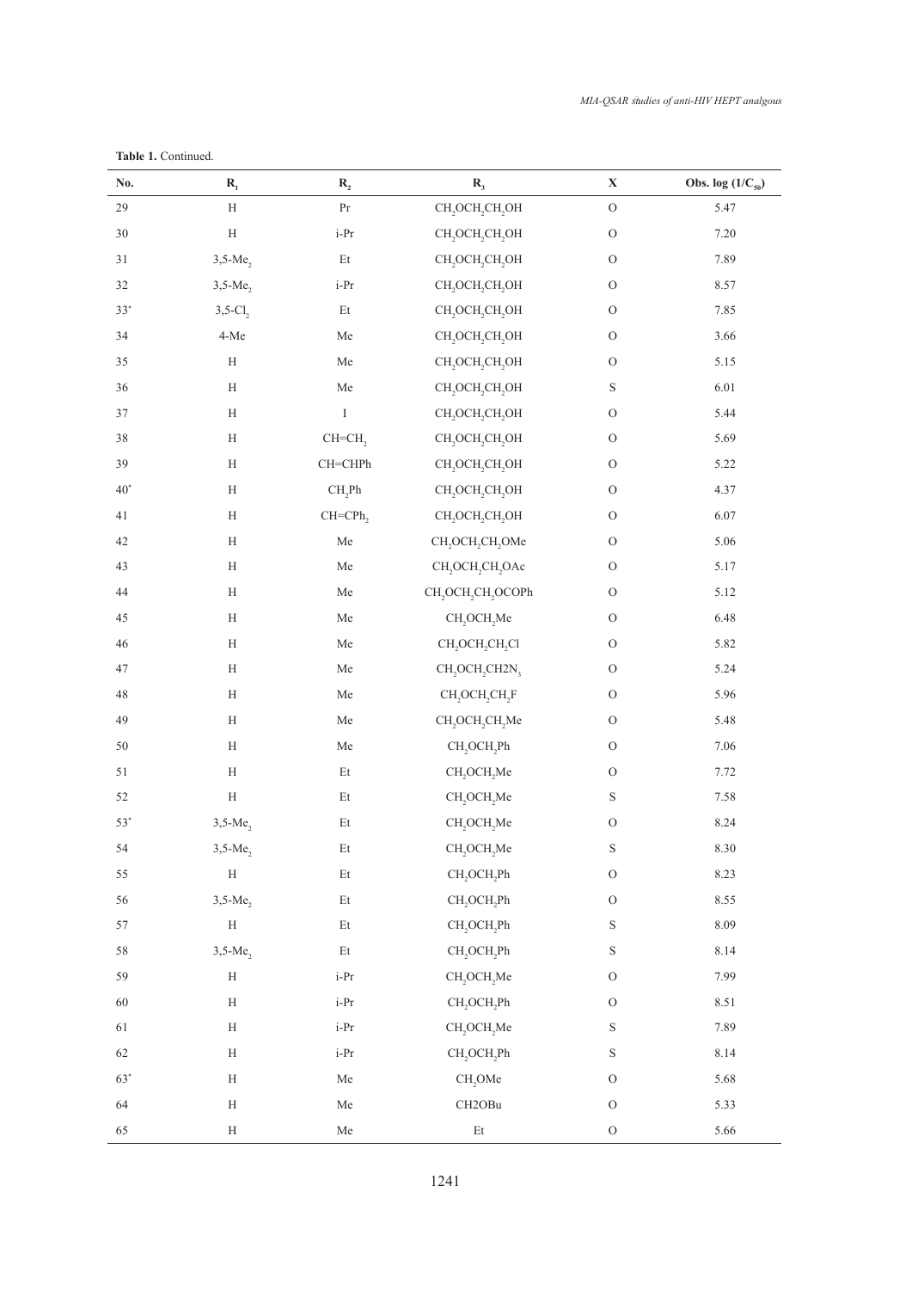| No.          | $\mathbf{R}_{\text{1}}$ | $\mathbf{R}_{\scriptscriptstyle{2}}$ | $\mathbf{R}_{_3}$                                                                   | $\mathbf X$   | Obs. $log(1/C_{50})$ |
|--------------|-------------------------|--------------------------------------|-------------------------------------------------------------------------------------|---------------|----------------------|
| 66           | $\mathbf H$             | ${\rm Me}$                           | $\mathbf{B}\mathbf{u}$                                                              | ${\rm O}$     | 5.92                 |
| 67           | $3,5-Cl2$               | $\mathop{\hbox{\rm Et}}$             | $CH_2OCH_2Me$                                                                       | $\mathbf S$   | 7.89                 |
| $68^\ast$    | H                       | Et                                   | CH <sub>,</sub> O-i-Pr                                                              | $\mathbf S$   | 6.66                 |
| 69           | $\rm H$                 | Et                                   | CH <sub>2</sub> O-c-Hex                                                             | $\mathbf S$   | 5.79                 |
| $70\,$       | $\rm H$                 | $\mathop{\mathrm{Et}}$               | CH <sub>2</sub> OCHz-c-Hex                                                          | $\mathbf S$   | 6.45                 |
| $71^{\circ}$ | $\rm H$                 | $\mathop{\mathrm{Et}}$               | $CH, OCH, C6H4(4-Me)$                                                               | $\mathbf S$   | 7.11                 |
| $72\,$       | $\rm H$                 | Et                                   | $CH_2OCH_2C_6H_4(4-Cl)$                                                             | $\mathbf S$   | 7.92                 |
| $73\,$       | $\rm H$                 | Et                                   | CH <sub>2</sub> OCH <sub>2</sub> CH <sub>2</sub> Ph                                 | $\mathbf S$   | 7.04                 |
| $74^\circ$   | $3,5-Cl$ ,              | Et                                   | CH <sub>2</sub> OCH <sub>2</sub> Me                                                 | ${\cal O}$    | 8.13                 |
| $75\,$       | $\rm H$                 | Et                                   | CH <sub>2</sub> O-i-Pr                                                              | ${\rm O}$     | 6.47                 |
| $76\,$       | $\rm H$                 | Et                                   | CH <sub>2</sub> O-c-Hex                                                             | ${\rm O}$     | 5.40                 |
| $77\,$       | H                       | $\mathop{\mathrm{Et}}$               | CH <sub>2</sub> OCH <sub>2</sub> -c-Hex                                             | ${\rm O}$     | 6.35                 |
| $78\,$       | $\rm H$                 | $\mathop{\mathrm{Et}}$               | CH <sub>2</sub> OCH <sub>2</sub> CH <sub>2</sub> Ph                                 | ${\rm O}$     | $7.02\,$             |
| 79           | $\rm H$                 | $c-Pr$                               | CH <sub>2</sub> OCH <sub>2</sub> Me                                                 | $\mathbf S$   | $7.02\,$             |
| $80\,$       | $\rm H$                 | $c-Pr$                               | CH <sub>2</sub> OCH <sub>2</sub> Me                                                 | $\mathcal O$  | $7.00\,$             |
| $81^{\circ}$ | $\mathbf H$             | ${\rm Me}$                           | CH <sub>2</sub> OCH <sub>2</sub> CH <sub>2</sub> OC <sub>2</sub> H <sub>11</sub> -n | ${\rm O}$     | 4.46                 |
| $82\,$       | $2-C1$                  | ${\rm Me}$                           | CH <sub>2</sub> OCH <sub>2</sub> CH <sub>2</sub> OH                                 | ${\rm O}$     | 3.89                 |
| 83           | 3-CH2OH                 | ${\rm Me}$                           | CH <sub>2</sub> OCH <sub>2</sub> CH <sub>2</sub> OH                                 | $\mathcal O$  | 3.53                 |
| 84           | $4-F$                   | ${\rm Me}$                           | CH <sub>2</sub> OCH <sub>2</sub> CH <sub>2</sub> OH                                 | ${\rm O}$     | 3.60                 |
| 85           | $4-C1$                  | ${\rm Me}$                           | CH, OCH, CH, OH                                                                     | $\mathcal O$  | 3.60                 |
| 86           | 4-NO <sub>2</sub>       | ${\rm Me}$                           | CH <sub>2</sub> OCH <sub>2</sub> CH <sub>2</sub> OH                                 | ${\rm O}$     | 3.72                 |
| $\bf 87$     | $4$ -CN                 | ${\rm Me}$                           | CH <sub>2</sub> OCH <sub>2</sub> CH <sub>2</sub> OH                                 | ${\rm O}$     | 3.60                 |
| $88\,$       | $4-OH$                  | ${\rm Me}$                           | CH <sub>2</sub> OCH <sub>2</sub> CH <sub>2</sub> OH                                 | $\mathcal O$  | 3.56                 |
| 89           | 4-OMe                   | ${\rm Me}$                           | CH <sub>2</sub> OCH <sub>2</sub> CH <sub>2</sub> OH                                 | ${\rm O}$     | 3.60                 |
| $90\,$       | 4-COMe                  | ${\rm Me}$                           | CH <sub>2</sub> OCH <sub>2</sub> CH <sub>2</sub> OH                                 | ${\rm O}$     | 3.96                 |
| 91           | 4-COOH                  | Me                                   | CH <sub>2</sub> OCH <sub>2</sub> CH <sub>2</sub> OH                                 | $\mathcal{O}$ | 3.45                 |
| 92           | $3$ -CONH <sub>2</sub>  | Me                                   | CH <sub>2</sub> OCH <sub>2</sub> CH <sub>2</sub> OH                                 | $\mathcal{O}$ | 3.51                 |
| 93           | $\rm H$                 | CO <sub>O</sub> Me                   | CH, OCH, CH, OH                                                                     | $\mathcal O$  | 5.18                 |
| 94           | $\rm H$                 | CONHPh                               | CH <sub>2</sub> OCH <sub>2</sub> CH <sub>2</sub> OH                                 | $\mathcal O$  | 4.74                 |
| 95           | H                       | ${\rm SPh}$                          | CH, OCH, CH, OH                                                                     | $\mathcal O$  | 4.68                 |
| $96^*$       | H                       | $\rm CCH$                            | CH, OCH, CH, OH                                                                     | $\mathcal O$  | 4.74                 |
| 97           | $\rm H$                 | $\ensuremath{\text{CCPh}}$           | $CH_2OCH_2CH_2OH$                                                                   | $\mathcal O$  | 5.47                 |
| 98           | $3-NH$ ,                | ${\rm Me}$                           | CH <sub>2</sub> OCH <sub>2</sub> CH <sub>2</sub> OH                                 | $\mathcal O$  | 3.60                 |
| 99           | H                       | COCHMe <sub>2</sub>                  | CH <sub>2</sub> OCH <sub>2</sub> CH <sub>2</sub> OH                                 | $\mathcal{O}$ | 4.92                 |
| $100\,$      | H                       | $\mbox{COPh}$                        | CH, OCH, CH, OH                                                                     | $\mathcal O$  | 4.89                 |
| 101          | $\rm H$                 | CCMe                                 | CH, OCH, CH, OH                                                                     | $\mathcal O$  | 4.72                 |
| $102\,$      | $\rm H$                 | $\mathbf F$                          | CH <sub>2</sub> OCH <sub>2</sub> CH <sub>2</sub> OH                                 | ${\rm O}$     | 4.00                 |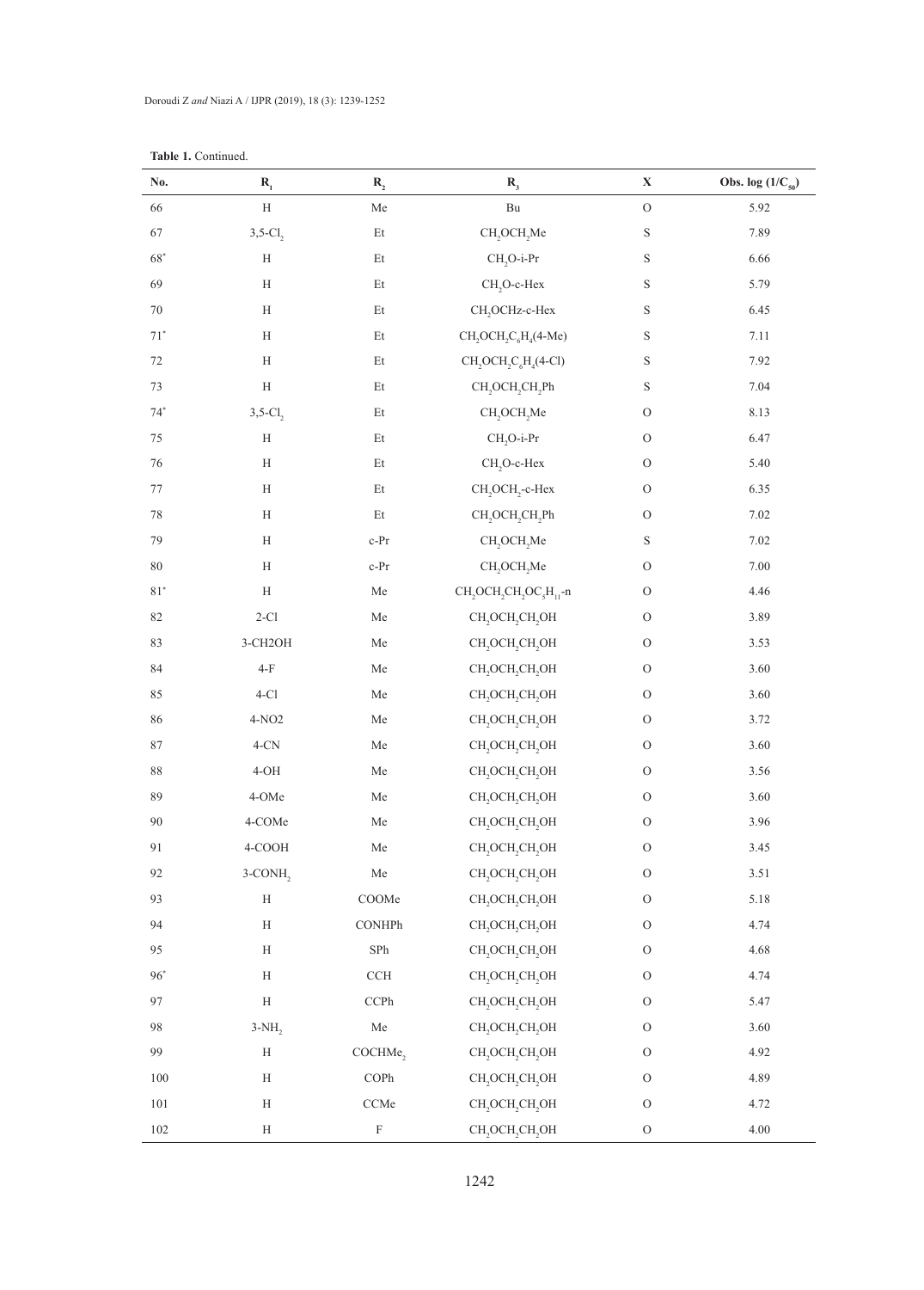| No.    | R, | R, | $\mathbf{R}_{i}$                                                     | X        | <b>Obs.</b> log $(1/C_{50})$ |
|--------|----|----|----------------------------------------------------------------------|----------|------------------------------|
| 103    | Н  | C1 | CH <sub>2</sub> OCH <sub>2</sub> CH <sub>2</sub> OH                  | $\circ$  | 4.52                         |
| 104    | Н  | Br | CH <sub>2</sub> OCH <sub>2</sub> CH <sub>2</sub> OH                  | $\Omega$ | 4.70                         |
| $105*$ | Н  | Me | CH <sub>2</sub> OCH <sub>2</sub> CH <sub>2</sub> OCH <sub>2</sub> Ph | $\circ$  | 4.70                         |
| $106*$ | H  | Me | H                                                                    | $\Omega$ | 3.60                         |
| 107    | H  | Me | Me                                                                   | $\Omega$ | 3.82                         |

**Table 1.** Continued.

\* Test set.

nucleoside RT inhibitors (NNRTI) series do not target an active site of polymerase, but rather the enzyme allosteric site. The interactions of these compounds with reverse transcriptase (RT) have been thoroughly investigated and the crystal structures of several ligand-enzyme complexes have been determined (2, 3).

Today, researchers use computational techniques to estimate the activity of designed molecules in order to accelerate the synthesis of new effective drugs prior to the synthesis of drugs. Quantitative structure-activity relationships (QSARs) are mathematical relationships linking chemical structure and pharmacological activity in a quantitative manner for a series of compounds. It is considered a major method of chemical research all over the world nowadays, and is frequently used in agricultural, biological, environmental, medicinal, and physical organic studies. Several investigations have been carried out in order to improve on this subject (4–10). Mathematical models have been used to correlate chemical structure with biological activities/properties. QSAR has great potential for modelling and designing novel compounds with robust properties by being able to forecast physicochemical properties as a function of structural features.

The main purpose of QSAR studies is to instate an empirical rule or function relating to the descriptors of compounds under the investigation of activities or properties. This rule of function is then utilized to predict the same activities of the compounds not involved in the training set from their descriptors. The activity that can be predicted with satisfactory accuracy depends on a great extent on the performance of the applied multivariate data analysis method, which has provided the property being predicted, and is related to the descriptors (11). Model development in QSAR studies comprises different critical steps, such as: 1) Molecular Structures, 2) Molecular Descriptors, 3) Data Pre-processing, 4) Multivariate Analysis, and 5) Statistical Evaluation. Among the investigation of QSAR, one of the most important factors affecting the quality of the model is a method to build the model.

The traditional approach to QSAR relies heavily on multiple linear regressions (MLR). MLR analysis fails to give accurate results in the presence of collinear variables, or when the number of descriptors is large compared with the number of molecules, whereas by orthogonalization of the variables into low dimensional space, the factor analysis-based methods—such as principal component regression (PCR) and partial least square (PLS) can overcome the drawbacks encountered for MLR (12).

The theory of PCR and PLS, and its application in QSAR, are reported by several of the workers (13–18). Since it is not possible to know a priori which molecular properties are most relevant to the problem at hand. PLS, like other modelling methods, is often used in conjunction with optimization techniques for feature selection (19). One of the best methods for variable selection is genetic algorithms (GAs) (20–24). Genetic algorithms is a stochastic method for optimization based on the evolution process of living beings in which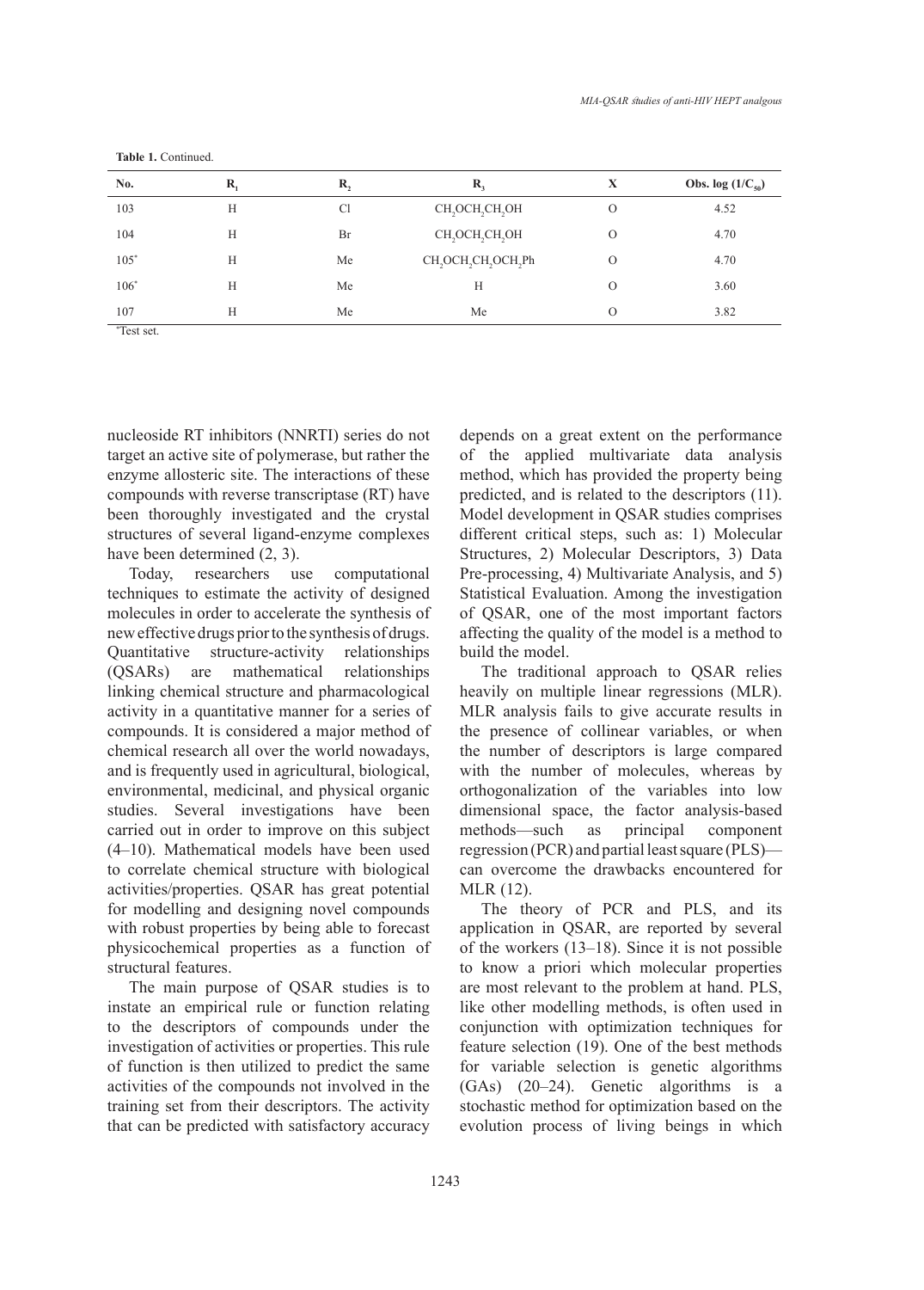

coordinate of a pixel in common among the whole series of compounds, used in the 2D alignment step. **Figure 1.** 2D images and unfolding step of the 107 chemical structures to give the X-matrix. The arrow in structure indicates the

simplicity and effectiveness have been applied to the various types of optimization problems in many scientific fields (25). Accordingly, the combination of Quantitative Structure Activity Relationship (QSAR) and multivariate image 1 analysis techniques, which are briefly called modelled using the ChemSketch MIA-QSAR, is used to estimate the activity of various drugs. Sarkhosh *et al.* used genetic Paint application of Microsoft Wind algorithms for the variable selection in the MIA- workspace of  $370 \times 340$  pixel size (ex QSAR (11).

The present paper is focused on the application of 2D images, which are the proper structures of the  $193 \times 132$  coordinate (common to the compounds that can be drawn with aid of any series) was used as reference in the a appropriate program, as descriptors in QSAR. These images  $(2D)$  chemical structures) have shown excellent correlation with bioactivities, black pixels are 0 and white pixels (wl and are supposed to codify chemical properties like size of substituents, chains, branches, and to RGB colour composition chiral centres. However, as far as we are aware, dimension  $370 \times 340$  pixels way the MIAQSAR/QSPR process involves manual structural drawing and alignment, which can result in imperfections, *i.e.* common structural parts along with the congeneric series may not be exactly congruent and, therefore, spurious variances are inserted in the calibration step, reducing the model's reliability and accuracy. Therefore, feature selection can minimize such descriptors for all molecules are de effects by eliminating undesirable descriptors as finall well as those collinear ones (26).

# **Experimental**

# *Data set*

The chemical structures of the HEPT are shown in Table 1. The RT inhibition data are reported according to Reference 27.

### *Multivariate image analysis*

MIA structures are 2D images that can cientific fields  $(25)$ . Accordingly, the be drawn with the help of some chemical Structure-drawing software. Accordingly, the 107 molecules that constitute the dataset were modelled using the ChemSketch program, and each file was saved as bitmaps in the Paint application of Microsoft Windows in a workspace of  $370 \times 340$  pixel size (example of how chemical structures were drawn is given In Figure 1). In our dataset, the pixel located at the present paper is focused on the application in Figure 1). In our dataset, the pixel located at the  $193 \times 132$  coordinate (common to the whole series) was used as reference in the alignment step. Each 2D image was read and converted into binaries (double array in MATLAB), where black pixels are 0 and white pixels (where there is no chemical structure drawn) are 765, according to RGB colour composition. Each image of dimension  $370 \times 340$  pixels was unfolded to a  $1 \times 125,800$  row and then the 107 images were grouped to form a  $107 \times 125,800$  matrix. Many columns do not have variance, because they correspond either to blank workspace or congruent structures and, therefore, they can be removed. This process gave a matrix of  $107 \times 9866$  size and all completely similar descriptors for all molecules are deleted and finally the number of descriptors is reduced to 1254 then all pixel data are mean-centred. To build and validate the QSAR model, the study dataset is divided into a training set and a test set. The probability of overfitting of the model increases by selection of a series of similar molecules in the training set. To ensure that training and test sets cover the whole area of the dataset, it is divided into the parts of training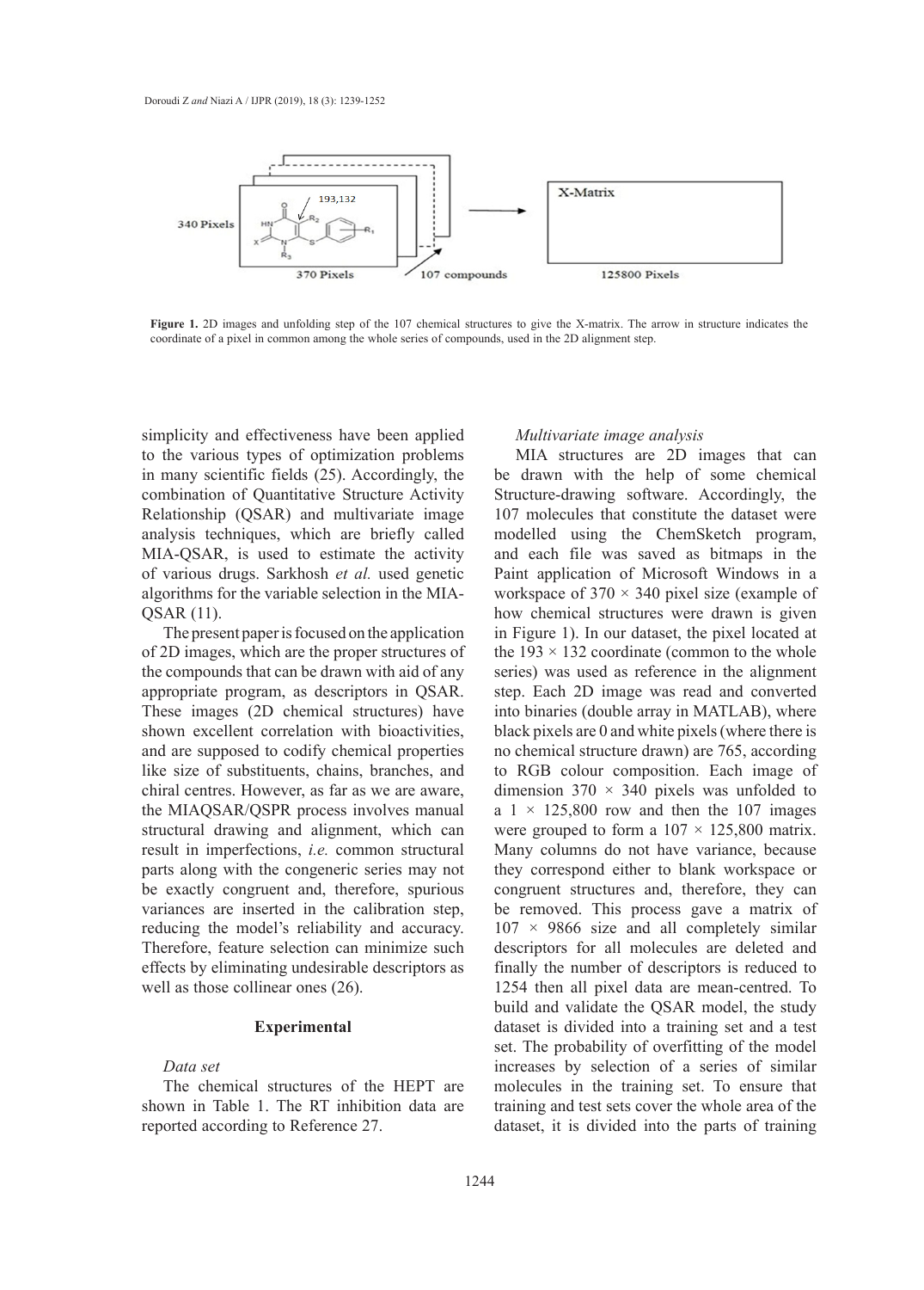and prediction sets, according to the Kennardand prediction sets, according to the remiard-<br>Stones algorithm. Kennard-Stones programs were written in MATLAB in accordance with  $\sqrt{\text{gauge}}$ the algorithm (28). The training set includes  $\frac{\text{Fitness}}{\text{Fitness}} = \frac{\text{LUMPHESS}}{\text{Lum}}$ 91 compounds and the prediction set includes 16 compounds. The Kennard-Stones algorithm is known as one of the best ways of building where CUMPRESS and m are the training and prediction sets, and has been used predictive sum of square errors in many OSAR studies. in many QSAR studies.

Also, for the evaluation of the predictive ability of a different model as Also, for the evaluation of chromoson ability of a different model, the root mean next generation is reproduced. The ch square error of prediction (RMSEP) and relative standard error of prediction (RSEP) can be used: be used:

RMSEP = 
$$
\sqrt{\frac{\sum_{i=1}^{n} (y_{i,pred} - y_{i,obs})^2}{n}}
$$
  
RSEP(%) = 100 ×  $\sqrt{\frac{\sum_{i=1}^{n} (y_{i,pred} - y_{i,obs})^2}{n \sum_{i=1}^{n} (y_{i,obs})^2}}$ 

Where  $y_{i,pred}$  is the predicted activity using a different model,  $y_{i,obs}$  is the observed value of the activity, and *n* is the number of compounds in the prediction set.

#### *Genetic algorithm*

A genetic algorithm is a stochastic optimization method that has been inspired by evolutionary principles. GAs has five basic steps:

1) An initial population of chromosomes is created. Each individual of the population, defined by a chromosome of binary values, represents a subset of the descriptors. The number of the genes in each chromosome was equal to the number of the descriptors. The population of the first generation was selected randomly. A gene was given the value of one, if its corresponding descriptor was included in the subset; otherwise, it was given the value of zero. The number of the genes with the value of one was kept relatively low to have a small subset of descriptors (29).

2) The fitness of each chromosome in the population is evaluated by the predictivity of the model derived from the binary bit string. The n selected descriptors in each chromosome were evaluated by fitness function of the PLS, based on the following equation:

$$
Fitness = \sqrt{\frac{CUMPRESS}{m - n}}
$$

where CUMPRESS and m are the cumulative predictive sum of square error and the number of compounds in the dataset respectively (30).

 $3)$  The population of chromosomes in the next generation is reproduced. The chromosome with the highest fitness is chosen as the best chromosome.

4) The next step is a crossover such that each parent contributes a random selection of half of its descriptors and the offspring is constructed by combining these two halves of genetic code.

5) Create next generation by combining and mutating the reproductive population and the new population. The best chromosome in the reproductive population is kept from the mutation process. Loop the steps 3–5 until a required termination criterion is satisfied.

The final model obtained is further refined by removing descriptors that do not significantly affect predictive accuracy. The cross-validation technique was used for evaluating the descriptors selected by GAs in each step.

Default values of the GAs program-as written by Leardi-were applied to most of the adjustable parameters of GAs, as listed in Table 2. The MATLAB 7.13 software was used to run the GA-PLS method, developed by Leardi (31). All descriptors by mean-centring before performing the GA-PLS were performed.

## **Results and Discussion**

*Principal component analysis of the data set* Principal Component Analysis is a variable reduction procedure. Principal Components (PCs) are able to detect internal relations between characteristics of a set of objects, thus enabling a drastic reduction of the dimensionality of the original raw data. This reduction is achieved by transforming the original matrix to a new one, whose set of variables-termed PCs-appear to be orthogonal to each other (uncorrelated) and ordered so that the first few, with descending importance, retains most of the variance content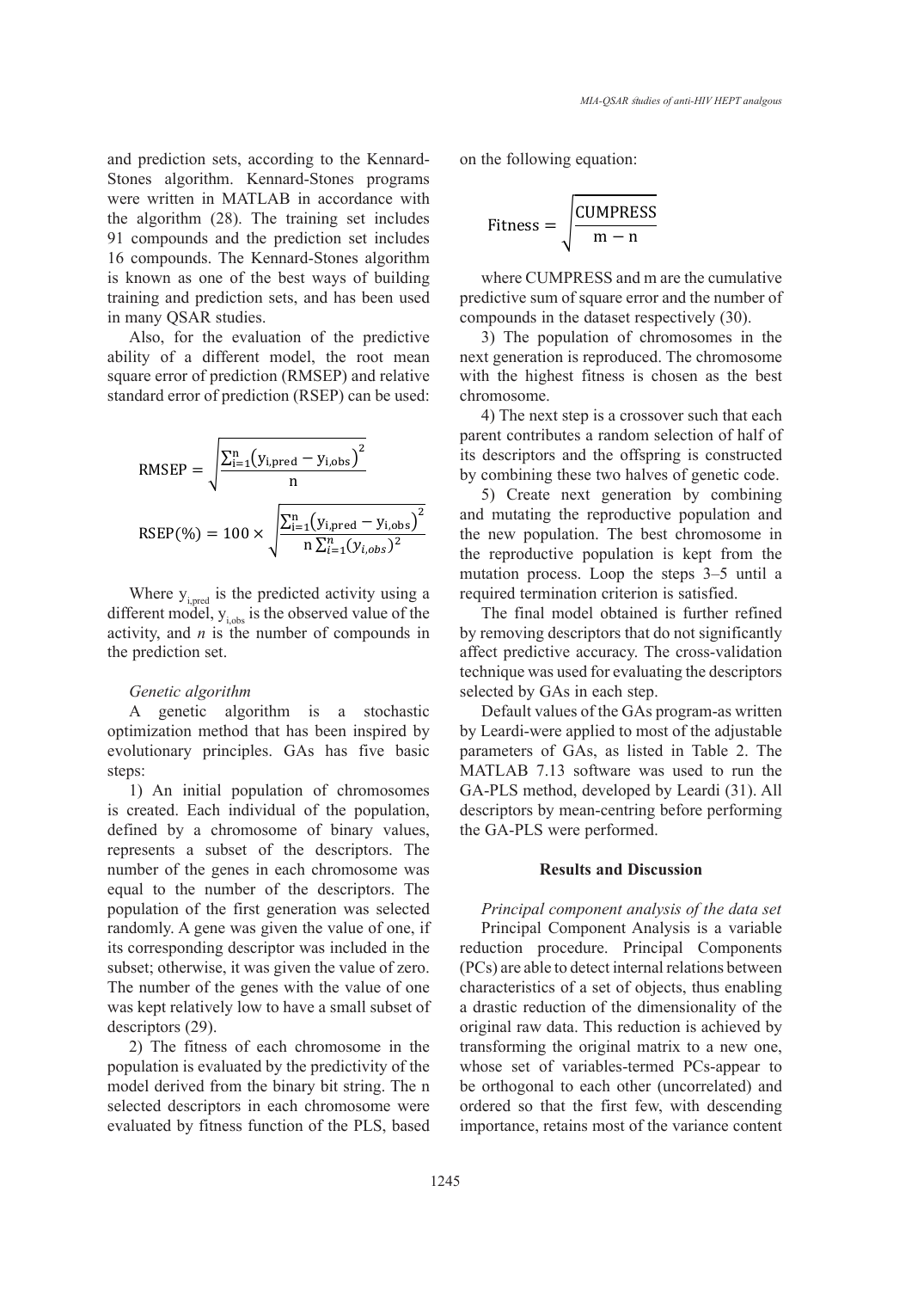| <b>Table 2.</b> Parameters of the genetic algorithms. |  |  |  |
|-------------------------------------------------------|--|--|--|
|-------------------------------------------------------|--|--|--|

| Parameter*                                                  | <b>Value</b>                        |
|-------------------------------------------------------------|-------------------------------------|
| Population size                                             | 30 chromosomes                      |
| Response                                                    | cross-validated% explained variance |
| Maximum number of variables selected in the same chromosome | 30                                  |
| Probability of mutation                                     | $1\%$                               |
| Number of runs                                              | 100                                 |
| Window size for smoothing                                   | 3                                   |

<sup>\*</sup>On average, five variables per chromosome in the original population and backward elimination after every 100<sup>th</sup> evaluation and at the end.

from the total set of original variables (32).

Accordingly, PC1 is defined in the direction of maximum variation of the whole dataset. PC2 is the direction that describes the maximum variance in the orthogonal subspace to PC1. The PCA was performed with the calculated structure descriptors for the whole dataset to detect the homogeneities in the dataset, and also to show the spatial location of the samples to assist the separation of the data in the training and test sets. The PCA results showed that three principal components (PC1, PC2, and PC3) described 94.53% of the overall variables, as follows:  $PC1 = 46.24\%$ ,  $PC2 = 31.59\%$  and  $PC3$ = 16.76%. Most of the variance is accounted for in the 3 first PCs. Their score plot is a reliable presentation of the spatial distribution of the points in the dataset. As can be seen in Figure 2, there is no clear clustering between compounds. The data separation is very important in the development of reliable and robust QSAR models. The quality of the prediction depends on the dataset used to develop the model. For regression analysis, the dataset was separated into two groups, a training set (91 data) and a prediction set (16 data), according to the Kennard-Stones algorithm. As shown in Figure 2, the distribution of the compounds in each subset seems to be relatively well-balanced over the space of the principal components.

#### *PCR and PLS modeling*

The general purpose of the linear regression method is to quantify the relationship between several independent or predictor variables and a dependent variable. PLS is a linear modelling technique where the information in the descriptor matrix X is projected onto a small number of underlying ('latent') variables called PLS components or latent variables. The matrix Y is simultaneously used for the estimation of the 'latent' variables in X, which will be the most relevant for the Y variables prediction. Independent or predictor variables could cause pixel changes in descriptors of image of molecules, their principal components or latent variables. In multivariate calibration, such as PCR and PLS models, a predictive model can be obtained by selecting the optimum number of components using a cross-validation technique. In the cross-validation technique, one or more samples in the dataset are omitted, and the rederived PLS model is used to predict the biological activity of the omitted samples. This process is repeated until the biological activity of all samples in the dataset has been predicted once. The number of principal factors (nLV) of PLS is an important parameter in the modelling. The parameter is determined on the basis of assessing root mean square error of calibration (RMSEC) and root mean square error of cross validation (RMSECV). The number of PLS factors included in the model was chosen in accordance with the lowest RMSECV. As shown in Figure 3, the RMSECV is minimized when the value of LVs is 7 and 5, and thus, the optimum LVs for the training set of PCR and PLS methods were respectively chosen to be 7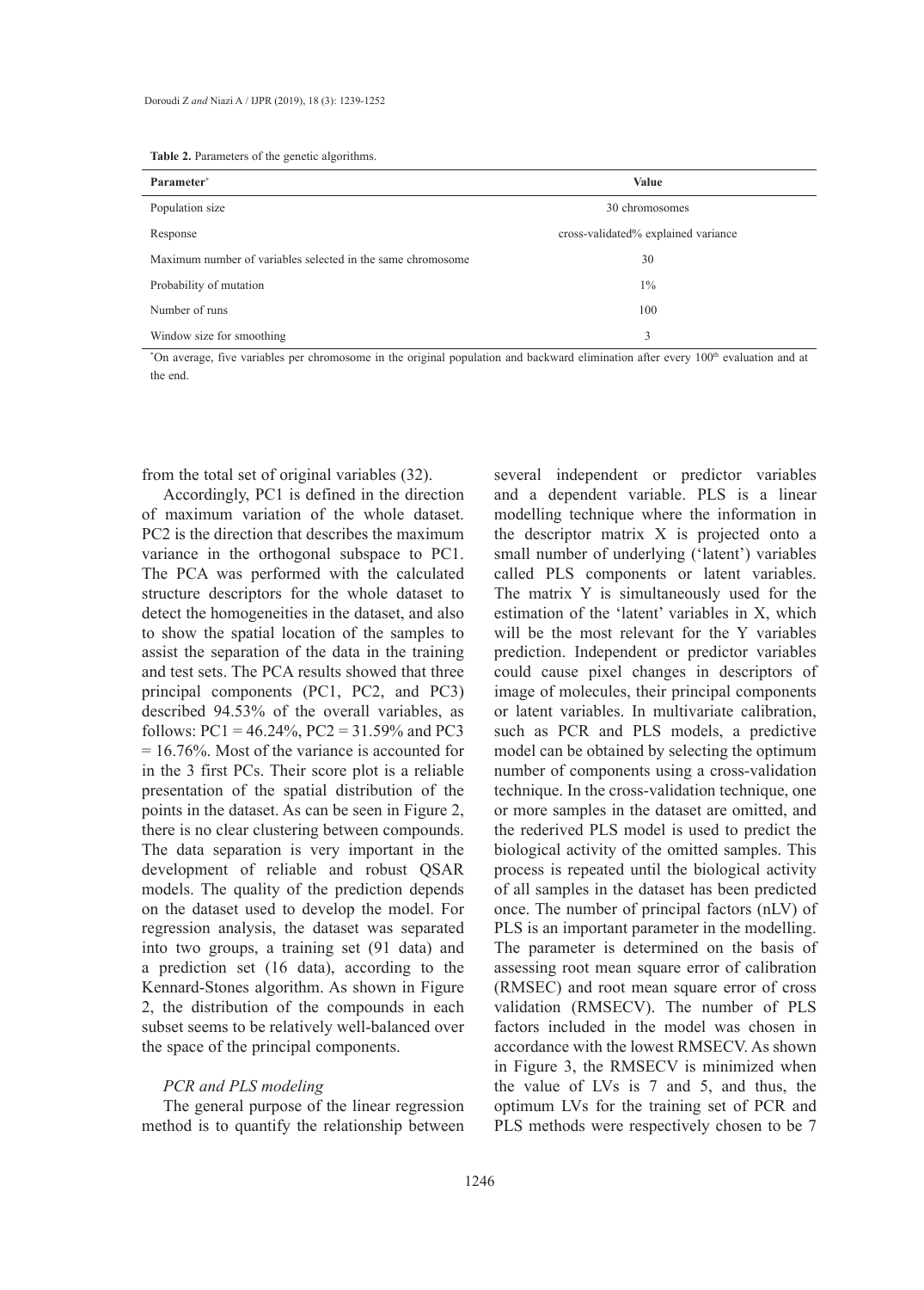

Figure 2. Principal components analysis of the 2D image descriptors for the data set, (a) PC2 versus PC1, (b) PC3 versus PC1 and (c) PC3 versus PC2.



**Figure 3.** The RMSECV versus number of latent variables. **Figure 3.** The RMSECV versus number of latent variables.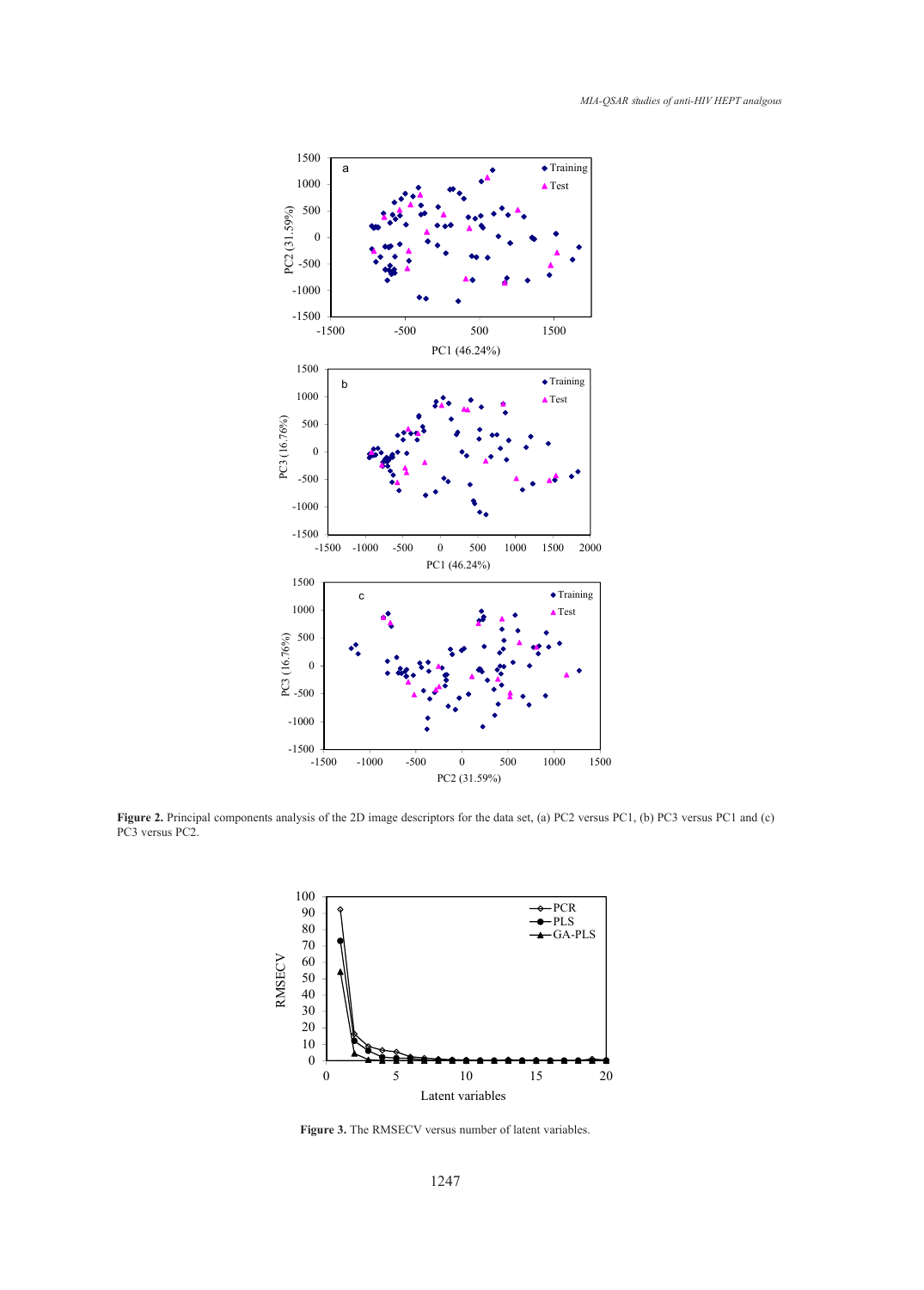

**Figure 4.** Selected regions by genetic algorithms.

and 5. Prior to the PCR and PLS analysis, the are in a, b, c. dataset was mean-centred. The controller activity for GA-PLS and predicted about  $\frac{1}{2}$  and  $\frac{1}{2}$  are distributed about  $\frac{1}{2}$  and  $\frac{1}{2}$  are distributed about  $\frac{1}{2}$  and  $\frac{1}{2}$  are distributed about  $\frac$ 

## *GA-PLS modeling*

In the multivariate imaging analysis, the  $\alpha$  or S instead number of dependent variables is very large, a large impact so data reduction is very necessary. To find the molecule the more convenient set of descriptors in PLS modelling, genetic algorithms were used. The hybrid method that integrates GA as a powerful optimization tool and PLS as a robust statistical

tool are applied to variable selection and modelling. After the running of GAs for pixel variables, the selected pixel descriptors were used for the running of PLS. When GA-PLS was used, the number of latent variables reduced to 3 (Figure 3). In each feature selection method, the variables remaining after the exclusion of nonsignificant parameters were cross-correlated in order to select the most relevant parameters concerning the following criteria: 1) *p <*0.05; 2) having the highest correlation with experimental data; and 3) having the lowest correlation with each other (33). The range of selected pixel descriptors is shown in Figure 4. According to the descriptors selected by genetic algorithms, it was found that the maximum structural effects are in a, b, c, and d regions (Figure 4). It seems that regions b, c, d—due to having the different functional groups—have a greater impact on the anti-HIV activity. This is because substituting O or S instead of X in the region a does not have a large impact on response. Selected areas in all the molecules are not identical in structure.

# *Model validation and prediction of anti-HIV activity*

In Table 3, the predicted values of activity

**Table 3.** Observation and calculation values of activity using PCR, PLS and GA-PLS models.

| Number of<br>compounds<br>(Table 1) | <b>Observation</b> | <b>PCR</b> |               |           | <b>PLS</b>    | <b>GA-PLS</b> |               |
|-------------------------------------|--------------------|------------|---------------|-----------|---------------|---------------|---------------|
|                                     | activity           | Predicted  | Error $(\% )$ | Predicted | Error $(\% )$ | Predicted     | Error $(\% )$ |
| 11                                  | 5.00               | 5.23       | 4.60          | 5.19      | 3.80          | 5.06          | 1.20          |
| 18                                  | 5.10               | 5.36       | 5.09          | 5.29      | 3.72          | 5.12          | 0.39          |
| 21                                  | 5.60               | 5.03       | $-10.17$      | 5.11      | $-8.75$       | 5.54          | $-1.07$       |
| 23                                  | 5.00               | 4.23       | $-15.40$      | 4.39      | $-12.20$      | 4.96          | $-0.80$       |
| 26                                  | 8.30               | 8.68       | 4.57          | 8.51      | 2.53          | 8.33          | 0.36          |
| 33                                  | 7.85               | 8.06       | 2.67          | 7.94      | 1.14          | 7.81          | 0.51          |
| 40                                  | 4.37               | 4.01       | $-8.23$       | 4.16      | $-4.80$       | 4.32          | $-1.14$       |
| 53                                  | 8.24               | 8.75       | 6.19          | 8.34      | 1.21          | 8.26          | 0.24          |
| 63                                  | 5.68               | 5.93       | 4.40          | 5.88      | 3.52          | 5.72          | 0.70          |
| 68                                  | 6.66               | 6.86       | 3.00          | 6.84      | 2.70          | 6.81          | 2.25          |
| 71                                  | 7.11               | 6.56       | $-7.73$       | 6.72      | $-5.48$       | 7.14          | 0.42          |
| 74                                  | 8.13               | 8.69       | 6.88          | 8.57      | 5.41          | 8.09          | $-0.49$       |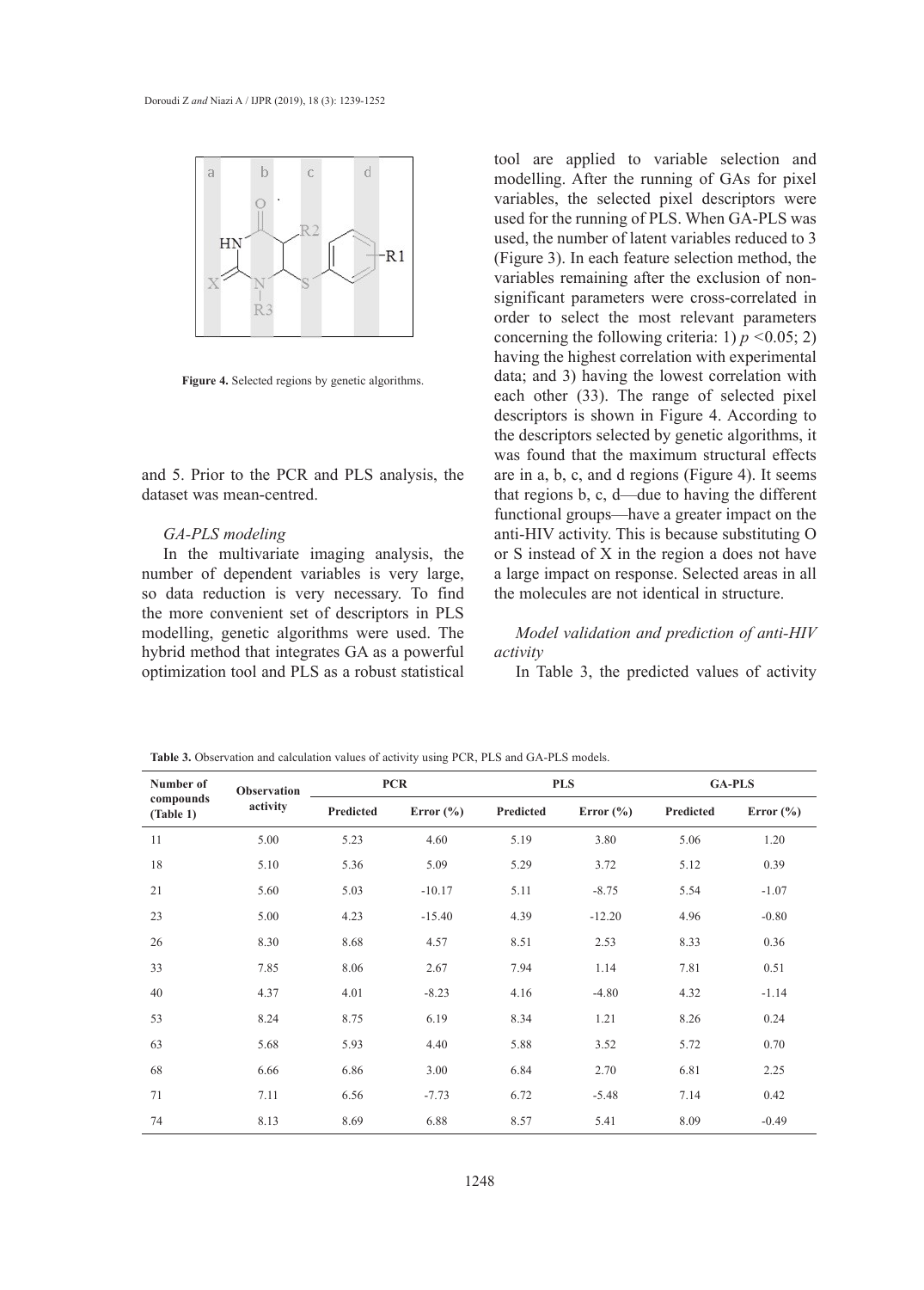| Number of              | <b>Observation</b><br>activity | <b>PCR</b> |               | <b>PLS</b> |               | <b>GA-PLS</b> |               |
|------------------------|--------------------------------|------------|---------------|------------|---------------|---------------|---------------|
| compounds<br>(Table 1) |                                | Predicted  | Error $(\% )$ | Predicted  | Error $(\% )$ | Predicted     | Error $(\% )$ |
| 81                     | 4.46                           | 4.86       | 8.97          | 4.79       | 7.40          | 4.51          | 1.12          |
| 96                     | 4.74                           | 4.12       | $-13.08$      | 4.27       | $-9.91$       | 4.69          | $-1.05$       |
| 105                    | 4.70                           | 4.06       | $-13.62$      | 4.34       | $-7.66$       | 4.74          | 0.85          |
| 106                    | 3.60                           | 3.91       | 8.61          | 3.82       | 6.11          | 3.63          | 0.83          |
| <b>LVs</b>             |                                |            | 7             | 5          |               | 3             |               |
| <b>RMSCEV</b>          |                                |            | 1.5642        |            | 1.4771        |               | 0.5621        |
| <b>RMSEP</b>           |                                | 0.4559     |               | 0.3275     |               | 0.0423        |               |
| RSEP(%)                |                                | 7.5390     |               | 5.3665     |               | 0.6941        |               |

**Table 3.** Observation and calculation values of activity using PCR, PLS and GA-PLS models.

obtained by the PCR, PLS and GA-PLS methods and the per cent relative errors of prediction are presented. The data observed and predicted activity for GA-PLS are distributed about a straight line with the corresponding slope and intercept equal to 0.9987 and 0.0085 respectively, which are nearly close to the perfect values: one and zero, correspondingly. The relative errors of prediction are between -1.14% and 2.25%. This was obtained by using the GA-PLS method, which shows the high-quality predictive capability of the developing QSAR model. The data presented in Table 3 indicate that the GA-PLS model has good statistical quality with low prediction errors, while the GA-PLS model uses fewer latent variables.

Table 3 also shows RMSEP and RSEP to

predict the activity of anti-HIV activity. Other statistical parameters have been to evaluate the suitability of the models developed for predicting the activity of the studied compounds, and this includes cross validation coefficient  $(Q^2 \text{ and } R^2)$ . An inspection of the results of the table reveals higher  $\mathbb{R}^2$  and  $\mathbb{Q}^2$  values and lower RMSCEV and RMSEP for the GA-PLS method compared with their counterparts. These results showed GA-PLS is significantly better than that of the other models. These parameters are listed in Table 4, and show good statistical qualities.

The results were summarized and compared to the other models obtained by some works on the same set of HEPT derivatives in Table 5. These results suggest the MIA-QSAR method is a useful tool, as promising as the most refined

| <b>Methods</b> | Data set | $\mathbb{R}^2$ | $\mathbf{Q}^{2*}$ |  |
|----------------|----------|----------------|-------------------|--|
| <b>PCR</b>     | Training | 0.7929         | 0.7812            |  |
|                | Test     | 0.7822         | 0.7346            |  |
| <b>PLS</b>     | Training | 0.8427         | 0.8109            |  |
|                | Test     | 0.8126         | 0.8033            |  |
| GA-PLS         | Training | 0.9412         | 0.9371            |  |
|                | Test     | 0.9208         | 0.9124            |  |

**Table 4.** Comparison of the statistical parameters by different QSAR models for the prediction of the activity.

\* Q2 coefficient for the model validation by leave-one-out.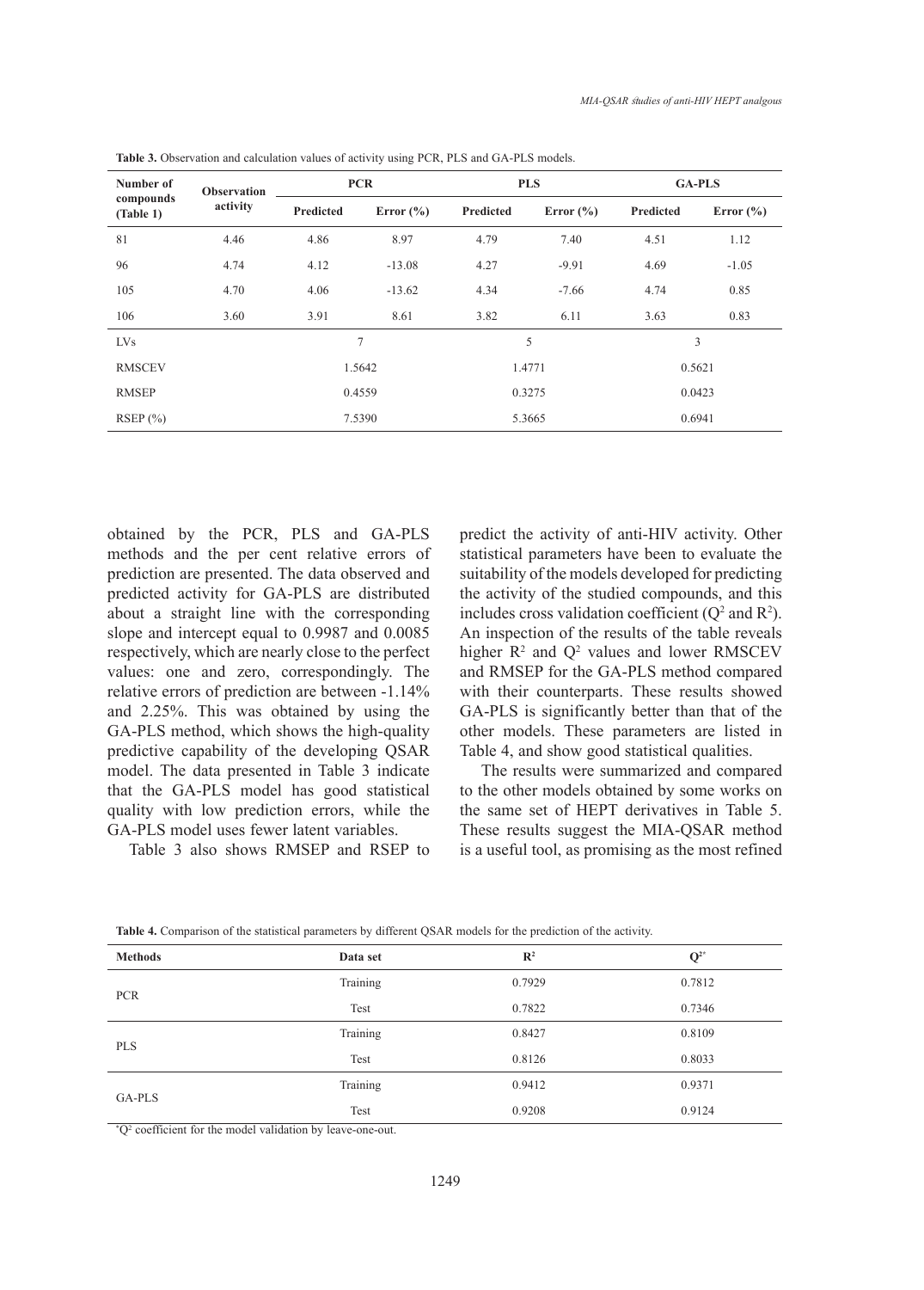| Model      | $\mathbb{R}^2$ | $\mathbf{Q}^2$ | $\mathbf{NF}^*$ | Reference |
|------------|----------------|----------------|-----------------|-----------|
| <b>MLR</b> | 0.900          | 0.745          | $\overline{9}$  |           |
| PLS        | 0.889          | 0.860          | 9               | (34)      |
| <b>MLR</b> | 0.815          | 0.783          | 5               |           |
| <b>MLR</b> | 0.811          | 0.778          | 6               | (35)      |
| <b>NN</b>  | 0.919          | 0.779          | 6               |           |
| <b>MLR</b> | 0.856          | 0.814          | $\overline{4}$  | (36)      |
| NN         | 0.850          | 0.878          | $\overline{4}$  |           |
| <b>SVM</b> | 0.874          | 0.867          | $\overline{4}$  | (37)      |
| <b>PCR</b> | 0.793          | 0.781          | $\overline{7}$  |           |
| PLS        | 0.842          | 0.812          | 5               | This work |
| GA-PLS     | 0.941          | 0.937          | 3               |           |

**Table 5.** Comparison between some works on the same set of HEPT derivatives.

\* Number of factor (Latent variables).  $\mathcal{N}$  0.919  $\mathcal{N}$  0.919 6 (36) 6 (36) 6 (36) 6 (36) 6 (36) 6 (36) 6 (36) 6 (36) 6 (36) 6 (36) 6 (36) 6 (36) 6 (36) 6 (36) 6 (36) 6 (36) 6 (36) 6 (36) 6 (36) 6 (36) 6 (36) 6 (36) 6 (36) 6 (36) 6 (36) 6 (36) 6 (36) 6

widely applied 2D methodologies, to correlate Molecular design real pIC50 with  $\text{pIC}_{50}$  provided by descriptors As an ap from modelled structures for this series of antifrom modelled structures for this series of anti-<br>HIV compounds. Also, this comparative table anti-HIV acti makes it clear that MIA is at least as predictive as these 2D refined methodologies, being, therefore, a much less expensive alternative to propose new HETP derivatives, since MIA- $\widehat{QSAR}$  showed a  $Q^2$  superior to all models calculated by this proposed method available in the literature for this series of compounds. HEPT 5 molecules (Table 6).

# *Molecular design*

As an application of the proposed method, we investigated GA-PLS model to predict the anti-HIV activity of five new HETP compounds on which biological tests were not performed yet.

Table 6 shows the chemical structure of Figure 2.1 The proposed method, we have a strong method of the proposed method, when the proposed method, and their activity calculated by this proposed method. According the literature for this series of to GA-PLS model, we have found the new

|  |  |  |  |  | <b>Table 6.</b> Chemical structures with the observed values of the anti-HIV activity for the HEPT derivatives. |
|--|--|--|--|--|-----------------------------------------------------------------------------------------------------------------|
|  |  |  |  |  |                                                                                                                 |

| Ħ |  |
|---|--|
|   |  |

| $R_3$         |                        |    |                                                     |         |      |  |
|---------------|------------------------|----|-----------------------------------------------------|---------|------|--|
| No.           | R.                     | R, | $R_{3}$                                             | X       | Obs. |  |
|               | H                      | Me | CH <sub>2</sub> OCH <sub>2</sub> Ph                 | $\circ$ | 4.67 |  |
| $\mathcal{L}$ | $3,5$ -Me <sub>2</sub> | Me | CH <sub>2</sub> OCH <sub>2</sub> Ph                 | S       | 3.44 |  |
|               | $3,5$ -Cl <sub>2</sub> | Me | CH <sub>2</sub> OCH <sub>2</sub> CH <sub>2</sub> OH | $\circ$ | 5.56 |  |
| 4             | H                      | Et | CH <sub>2</sub> OCH <sub>2</sub> CH <sub>2</sub> OH | S       | 3.89 |  |
|               | $3,5$ -Cl <sub>2</sub> | Me | CH <sub>2</sub> OCH <sub>2</sub> Ph                 | S       | 6.02 |  |
|               |                        |    |                                                     |         |      |  |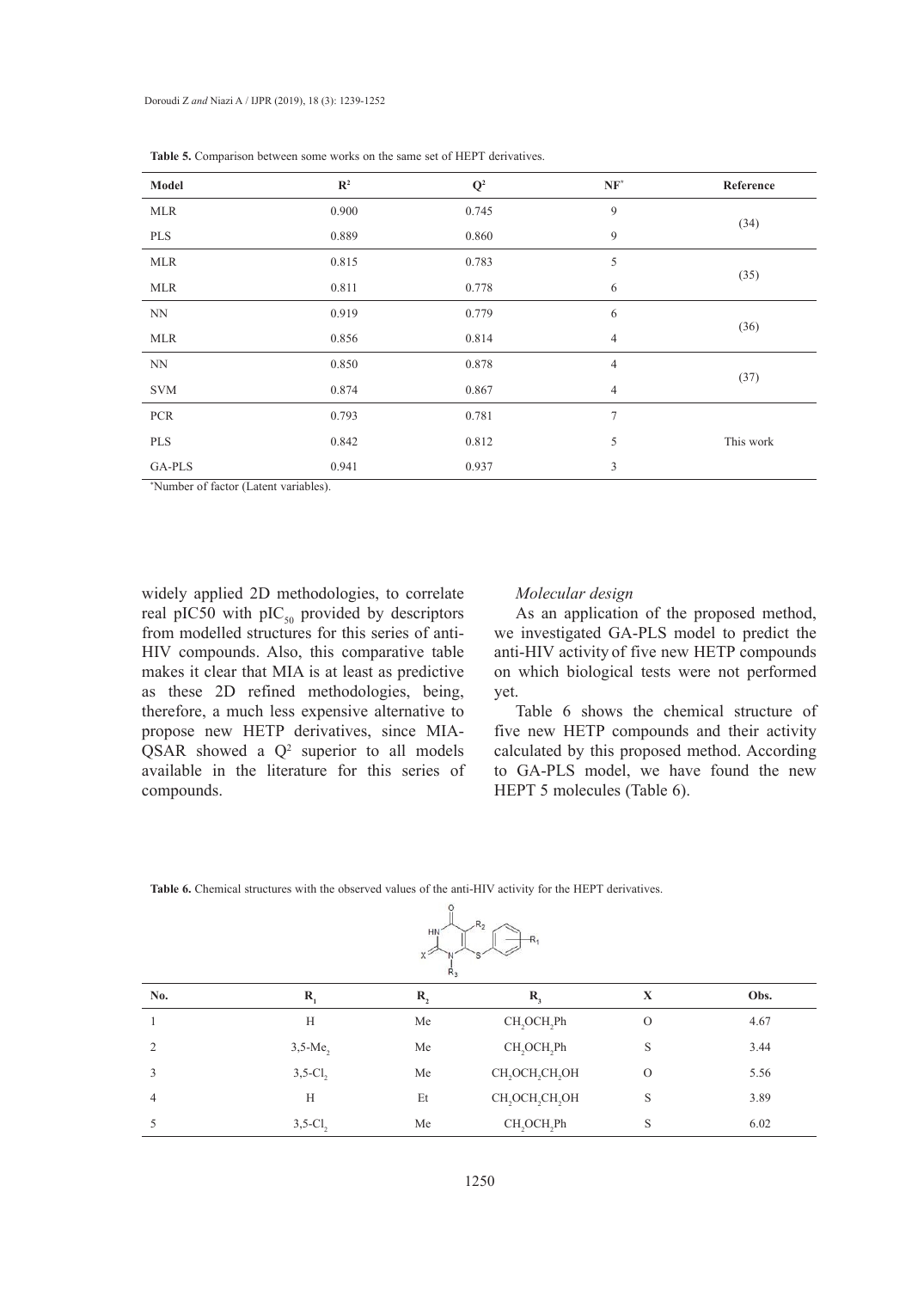### **Conclusion**

In the present study, the multivariate image analysis descriptors used in quantitative structure-activity relationships are direct representations of chemical structures as they are simply numerical decodifications of pixels forming the 2D chemical images. This method allows the application of free drawing software and well known multivariate regression algorithms, such as PLS. In addition, it does not require conformational screening and 3D alignment, but only a 2D alignment step, which is simpler and faster than the current threedimensional procedures. The combination of PLS analyses and genetic algorithms (GA-PLS) is used to develop a regression technique, the hybrid approach that integrates GA as a powerful optimization tool and PLS as a robust statistical method. These are applied to variable selection and modelling. A comparison of the results obtained by GA-PLS and the other regression methods utilized indicates higher accuracy of this method in describing anti-HIV activity of the HETP derivatives. The MIA descriptors can be used to make useful predictions, which is exceedingly useful for those who are designing and synthesizing more new active species. Moreover, the MIA-QSAR technique provides chemical information since, depending on the way in which substituent groups are drawn, they can encode steric effects. The QSAR model developed in this study can provide a useful tool to predict the activity of new compounds and also to design new compounds with high activity.

#### **Acknowledgement**

The authors are gratefully acknowledging the support of this work by the Islamic Azad University, Arak Branch.

## **References**

- Pinheiro JR, Bitencourt M, Da Cunha EFF, (1) Ramalho TC and Freitas MP. Novel anti HIV cyclotriazadisulfonamide derivatives as modeled by ligand- and receptor-based approaches. *Bioorg. Med. Chem.* (2008) 16: 1683-90.
- (2) Miyasaka T, Tanaka H, Baba M, Hayakawa H, Walker

T, Balzarini J and De Clercq EJ. A novel lead for specific anti-HIV-1 agents: 1-[(2-hydroxyethoxy) methyl]-6-(phenylthio)thymine. *J. Med. Chem*. (1989) 32: 2507-9.

- (3) Hannongbua S, Nivesanond K, Lawtrakul L, Pungpo P and Wolschann P. 3D-quantitative structure−activity relationships of HEPT derivatives as HIV-1 reverse transcriptase inhibitors*. J. Chem. Inf. Comput. Sci.* (2001) 41: 848-55.
- (4) Hemmateenejad B, Miri R, Akhond M and Shamsipur M. QSAR study of the calcium channel antagonist activity of some recently synthesized dihydropyridine derivatives. An application of genetic algorithm for variable selection in MLR and PLS methods. *Chemometr. Intell. Lab.* (2002) 64: 91-9.
- (5) Mon J, Flury M and Harsh JB. A quantitative structure–activity relationships (QSAR) analysis of triarylmethane dye tracers. *J. Hydrol.* (2006) 316: 84-97**.**
- Niazi A, Jameh-bozorghi S and Nori-shargh D*.*  (6) Prediction of acidity constants of thiazolidine-4-carboxylic acid derivatrives using Ab initio and genetic algorithm-partial least squares*. Turk. J. Chem*. (2006) 30: 619-28.
- Niazi A, Jameh-bozorghi S and Nori-shargh D*.*  (7) Prediction of toxicity of nitrobenzenes using ab initio and least squares support vector machines. *J. Hazard. Mater.* (2008) 151: 603-6.
- (8) Coi A, Fiamingo FL, Livi O, Calderone V, Martelli A, Massarelli I and Bianucci AM. QSAR studies on BK channel activators. *Bioorg*. *Med. Chem*. (2009) 17: 319-25**.**
- De-eknamkul W, Umehara K, Monthakantirat O, Toth (9) R, Frecer V, Knapic L, Braiuca P, Noguchi H and Mauritius S. QSAR study of natural estrogen-like isoflavonoids and diphenolics from Thai medicinal plants. *J. Mol. Graph. Model.* (2011) 29: 784-94.
- (10) Sarkhosh M, Ghasemi J and Ayati M. A quantitative structure- property relationship of gas chromatography/ mass spectrometric retention data of 85 volatile organic compounds as air pollutant materials by multivariate
- methods. *Chem. Cent. J.* (2012) 6: 1-8. (11) Sarkhosh M, Khorshidi N, Niazi A and Leardi R. Application of genetic algorithms for pixel selection in multivariate image analysis for a QSAR study of trypanocidal activity for quinone compounds and design new quinone compounds. *Chemometr. Intell. Lab.* (2014) 139: 168-74.
- $(12)$  Hajimahdi Z, Safizadeh F and Zarghi A. QSAR analysis for some 1, 2-benzisothiazol-3-one derivatives as Caspase-3 inhibitors by stepwise MLR method. *Iran. J. Pharm. Res.* (2016) 15: 439-48.
- (13) Thomas EV and Haaland DM. Comparison of multivariate calibration methods for quantitative spectral analysis. *Anal. Chem.* (1990) 62: 1091-9.
- (14) Haaland DM and Thomas EV. Partial least-squares methods for spectral analyses. 2. Application to simulated and glass spectral data. *Anal. Chem.* (1988) 60: 1202-8.